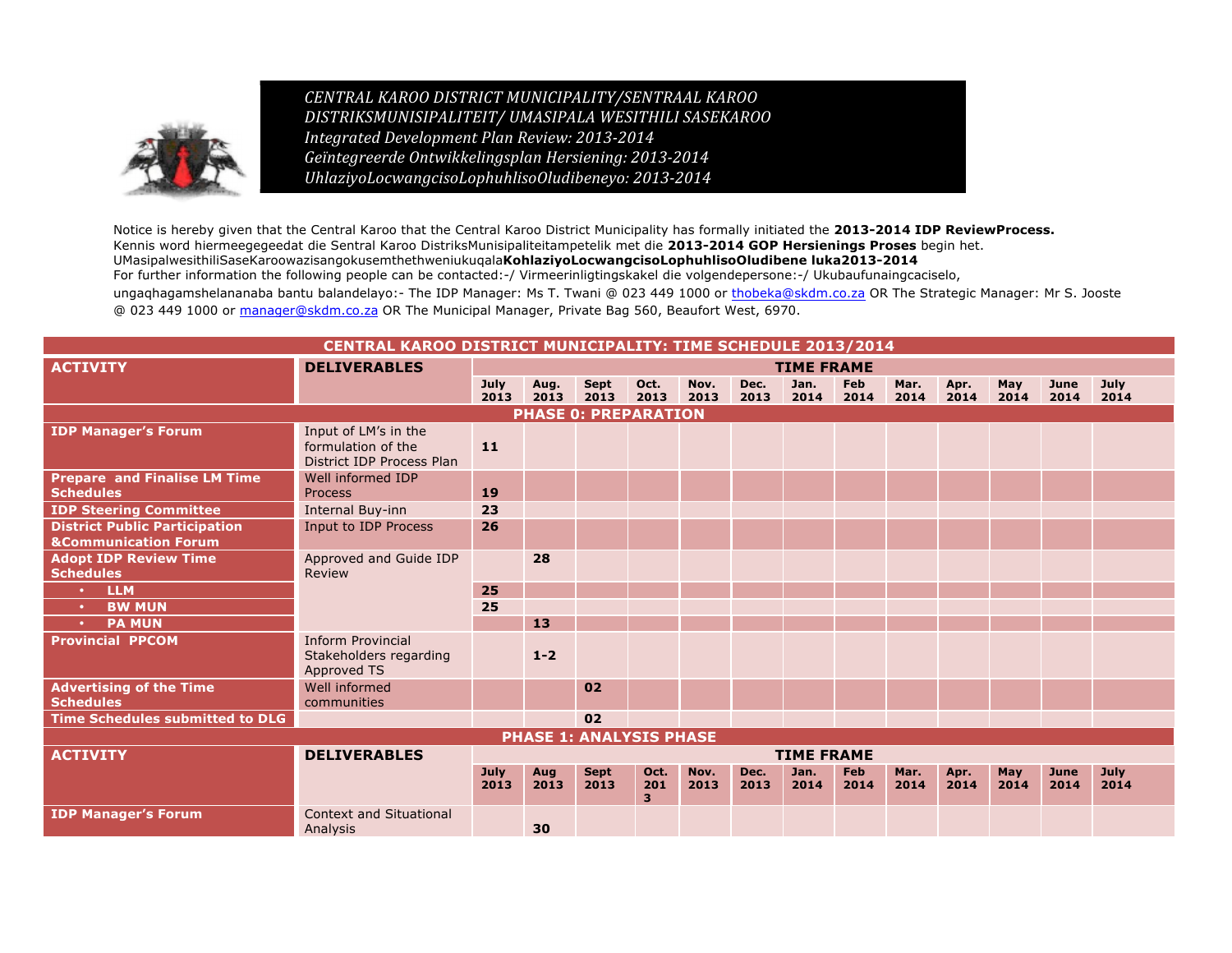| <b>Provincial IDP Man Forum</b>                    |                                                        |             |      | $12 - 13$   |                  |                |      |                   |            |      |      |      |      |      |
|----------------------------------------------------|--------------------------------------------------------|-------------|------|-------------|------------------|----------------|------|-------------------|------------|------|------|------|------|------|
| <b>IDP Steering Committee</b>                      | Review & internal                                      |             |      |             |                  |                |      |                   |            |      |      |      |      |      |
| <b>CKDM</b><br>$\bullet$                           | situational analysis                                   |             |      | 10          |                  |                |      |                   |            |      |      |      |      |      |
| <b>LLM</b><br>$\bullet$                            |                                                        |             |      | 11          |                  |                |      |                   |            |      |      |      |      |      |
| <b>PA MUN</b><br>$\bullet$                         |                                                        |             |      | 11          |                  |                |      |                   |            |      |      |      |      |      |
| <b>BW MUN</b><br>$\bullet$                         |                                                        |             |      | 11          |                  |                |      |                   |            |      |      |      |      |      |
| <b>Ward Committee Engagement</b>                   | Verified Information and                               |             |      |             |                  |                |      |                   |            |      |      |      |      |      |
| <b>LLM</b><br>$\bullet$                            | <b>Community Buy-in</b>                                |             |      |             |                  |                |      |                   |            |      |      |      |      |      |
|                                                    |                                                        |             |      | $16 - 19$   |                  |                |      |                   |            |      |      |      |      |      |
| <b>PA MUN</b><br>$\bullet$                         |                                                        |             |      | $16 - 19$   |                  |                |      |                   |            |      |      |      |      |      |
| <b>BW MUN</b><br>$\bullet$                         |                                                        |             |      | $16 - 19$   |                  |                |      |                   |            |      |      |      |      |      |
| <b>IDP Rep Forum Engagement</b>                    |                                                        |             |      | 23          |                  |                |      |                   |            |      |      |      |      |      |
| <b>LLM</b><br>$\bullet$ .                          | Verified Information and<br><b>Community Buy-in</b>    |             |      |             |                  |                |      |                   |            |      |      |      |      |      |
| <b>PA MUN</b><br>$\bullet$                         |                                                        |             |      | 24          |                  |                |      |                   |            |      |      |      |      |      |
| <b>BW MUN</b><br>$\bullet$                         |                                                        |             |      | 25          |                  |                |      |                   |            |      |      |      |      |      |
| <b>District IDP Representative</b><br>Forum        | <b>Report on Analysis</b>                              |             |      | 26          |                  |                |      |                   |            |      |      |      |      |      |
| <b>Finalisation of analysis</b>                    | Final & Approved                                       |             |      | 30          |                  |                |      |                   |            |      |      |      |      |      |
|                                                    | Analysis report                                        |             |      |             |                  |                |      |                   |            |      |      |      |      |      |
| <b>PHASE 2: STRATEGIES PHASE</b>                   |                                                        |             |      |             |                  |                |      |                   |            |      |      |      |      |      |
| <b>ACTIVITY</b>                                    | <b>DELIVERABLES</b>                                    |             |      |             |                  |                |      | <b>TIME FRAME</b> |            |      |      |      |      |      |
|                                                    |                                                        |             |      |             | Oct.             | Nov.           |      |                   |            | Mar. | Apr. | May  | June | July |
|                                                    |                                                        | <b>July</b> | Aug. | <b>Sept</b> |                  |                | Dec. | Jan.              | <b>Feb</b> |      |      |      |      |      |
|                                                    |                                                        | 2013        | 2013 | 2013        | 2013<br>$9 - 10$ | 2013           | 2013 | 2014              | 2014       | 2014 | 2014 | 2014 | 2014 | 2014 |
| <b>IDP Managers Forum</b>                          | Reflect on our Strategic<br>Agendas                    |             |      |             |                  |                |      |                   |            |      |      |      |      |      |
| <b>IDP Steering Committee</b>                      | Alignment of sector                                    |             |      |             | 11               |                |      |                   |            |      |      |      |      |      |
|                                                    | plans                                                  |             |      |             |                  |                |      |                   |            |      |      |      |      |      |
| <b>IDP/PMS Workshop</b>                            | PDO's, Targets and                                     |             |      |             |                  |                |      |                   |            |      |      |      |      |      |
| <b>CKDM</b>                                        | KPI's M&E                                              |             |      |             |                  | $\overline{4}$ |      |                   |            |      |      |      |      |      |
| <b>LLM</b>                                         |                                                        |             |      |             |                  | 5              |      |                   |            |      |      |      |      |      |
| <b>PA MUN</b>                                      | Quarterly Report                                       |             |      |             |                  | 6              |      |                   |            |      |      |      |      |      |
| <b>BW MUN</b>                                      |                                                        |             |      |             |                  | $\overline{7}$ |      |                   |            |      |      |      |      |      |
| <b>Ward Committee Engagements</b>                  | Progress Report and                                    |             |      |             |                  | $11 - 15$      |      |                   |            |      |      |      |      |      |
| (District wide)                                    | Strategic Agenda                                       |             |      |             |                  |                |      |                   |            |      |      |      |      |      |
| <b>District PPCOM</b>                              | Progress Report and                                    |             |      |             |                  |                |      |                   |            |      |      |      |      |      |
|                                                    | Strategic Agenda                                       |             |      |             |                  | 20             |      |                   |            |      |      |      |      |      |
|                                                    |                                                        |             |      |             |                  |                |      |                   |            |      |      |      |      |      |
| <b>IDP Representative Forum</b>                    | Progress Report and                                    |             |      |             |                  | 25             |      |                   |            |      |      |      |      |      |
| <b>LLM</b>                                         | Strategic Agenda                                       |             |      |             |                  | 26             |      |                   |            |      |      |      |      |      |
| <b>PA MUN</b><br><b>BW MUN</b>                     |                                                        |             |      |             |                  | 27             |      |                   |            |      |      |      |      |      |
|                                                    |                                                        |             |      |             |                  | 28             |      |                   |            |      |      |      |      |      |
| <b>District IDP Representative</b><br><b>Forum</b> | Alignment of Local and<br><b>Provincial Strategies</b> |             |      |             |                  |                |      |                   |            |      |      |      |      |      |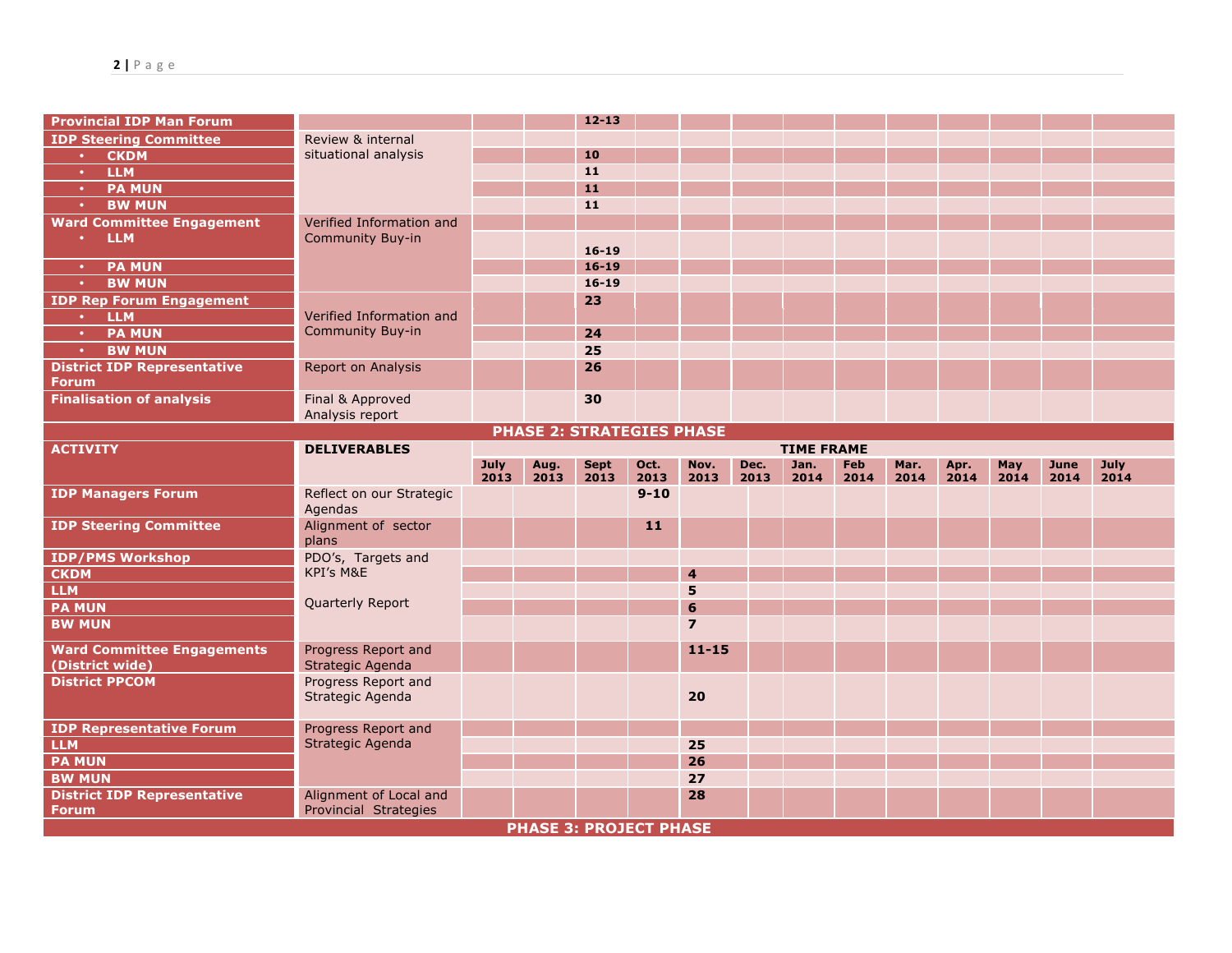| <b>ACTIVITY</b>                                              | <b>DELIVERABLES</b>                                                        | <b>TIME FRAME</b> |              |              |                             |              |              |                   |                    |                    |              |             |              |              |
|--------------------------------------------------------------|----------------------------------------------------------------------------|-------------------|--------------|--------------|-----------------------------|--------------|--------------|-------------------|--------------------|--------------------|--------------|-------------|--------------|--------------|
|                                                              |                                                                            |                   | Aug.<br>2013 | Sept<br>2013 | Oct.<br>2013                | Nov.<br>2013 | Dec.<br>2013 | Jan.<br>2014      | <b>Feb</b><br>2014 | <b>Mar</b><br>2014 | Apr<br>2014  | May<br>2014 | June<br>2014 | July<br>2014 |
| <b>Provincial IDP Man Forum</b>                              | Feedback on Process                                                        |                   |              |              |                             |              | $5-6$        |                   |                    |                    |              |             |              |              |
| <b>IDP Steering Committee</b>                                | <b>Revisit of Community</b><br>Needs and Project<br>Identification         |                   |              |              |                             |              | 11           |                   |                    |                    |              |             |              |              |
| <b>Budget Office Engagements</b>                             |                                                                            |                   |              |              |                             |              | 17           |                   |                    |                    |              |             |              |              |
| <b>Review PMS and Targets</b>                                | Monitoring IDP<br>Implementation&<br><b>Identification of New</b><br>KPI's |                   |              |              |                             |              |              | 15                |                    |                    |              |             |              |              |
| <b>IDP Indaba</b>                                            | Sector Alignment<br><b>Sector Project</b><br>Commitments                   |                   |              |              |                             |              |              | 30                |                    |                    |              |             |              |              |
| <b>Ward Committee Engagements</b>                            | Feedback on Process                                                        |                   |              |              |                             |              |              |                   |                    |                    |              |             |              |              |
| <b>LLM</b>                                                   |                                                                            |                   |              |              |                             |              |              |                   | $3 - 6$            |                    |              |             |              |              |
| <b>PA MUN</b>                                                |                                                                            |                   |              |              |                             |              |              |                   | $10 -$<br>13       |                    |              |             |              |              |
| <b>BW MUN</b>                                                |                                                                            |                   |              |              |                             |              |              |                   | $17 -$<br>20       |                    |              |             |              |              |
| <b>IDP Managers Forum</b>                                    | Alignment with LMs                                                         |                   |              |              |                             |              |              |                   | 28                 |                    |              |             |              |              |
| <b>IDP Steering Committee</b>                                | Internal alignment                                                         |                   |              |              |                             |              |              |                   |                    | 4                  |              |             |              |              |
| <b>IDP Representative Forum</b>                              | Report Back on                                                             |                   |              |              |                             |              |              |                   |                    |                    |              |             |              |              |
| <b>LLM</b><br>$\bullet$ .                                    | Projects                                                                   |                   |              |              |                             |              |              |                   |                    | $\overline{4}$     |              |             |              |              |
| <b>PA MUN</b><br>$\bullet$                                   |                                                                            |                   |              |              |                             |              |              |                   |                    | $\overline{4}$     |              |             |              |              |
| <b>BW MUN</b><br>$\bullet$                                   | Alignment with sector                                                      |                   |              |              |                             |              |              |                   |                    | $\overline{4}$     |              |             |              |              |
| <b>CKDM</b><br>$\bullet$                                     | departments                                                                |                   |              |              |                             |              |              |                   |                    | 5                  |              |             |              |              |
| <b>Provincial IDP Managers Forum</b>                         | Report on progress                                                         |                   |              |              |                             |              |              |                   |                    | $6 - 7$            |              |             |              |              |
| Development of Log frames for<br><b>Prioritised Projects</b> | Integrated & aligned<br>project                                            |                   |              |              |                             |              |              |                   |                    | $13 -$<br>14       |              |             |              |              |
|                                                              |                                                                            |                   |              |              | <b>PHASE 4: INTEGRATION</b> |              |              |                   |                    |                    |              |             |              |              |
| <b>ACTIVITY</b>                                              | <b>DELIVERABLES</b>                                                        |                   |              |              |                             |              |              | <b>TIME FRAME</b> |                    |                    |              |             |              |              |
|                                                              |                                                                            | July<br>2013      | Aug.<br>2013 | Sept<br>2013 | Oct.<br>2013                | Nov.<br>2013 | Dec.<br>2013 | Jan.<br>2014      | <b>Feb</b><br>2014 | Mar.<br>2014       | Apr.<br>2014 | May<br>2014 | June<br>2014 | July<br>2014 |
| <b>Sector Plan alignment</b>                                 | Aligned with the IDP<br><b>Process</b>                                     |                   |              |              |                             |              |              |                   |                    | 14                 |              |             |              |              |
| <b>District IDP Managers Forum</b>                           | Confirm alignment                                                          |                   |              |              |                             |              |              |                   |                    | <b>19</b>          |              |             |              |              |
|                                                              |                                                                            |                   |              |              | <b>PHASE 5: APPROVAL</b>    |              |              |                   |                    |                    |              |             |              |              |
| <b>ACTIVITY</b>                                              | <b>DELIVERABLES</b>                                                        |                   |              |              |                             |              |              | <b>TIME FRAME</b> |                    |                    |              |             |              |              |
|                                                              |                                                                            | July              | Aug.         | Sept         | Oct.                        | Nov.         | Dec.         | Jan.              | Feb                | Mar.               | Apr.         | May         | June         | July         |